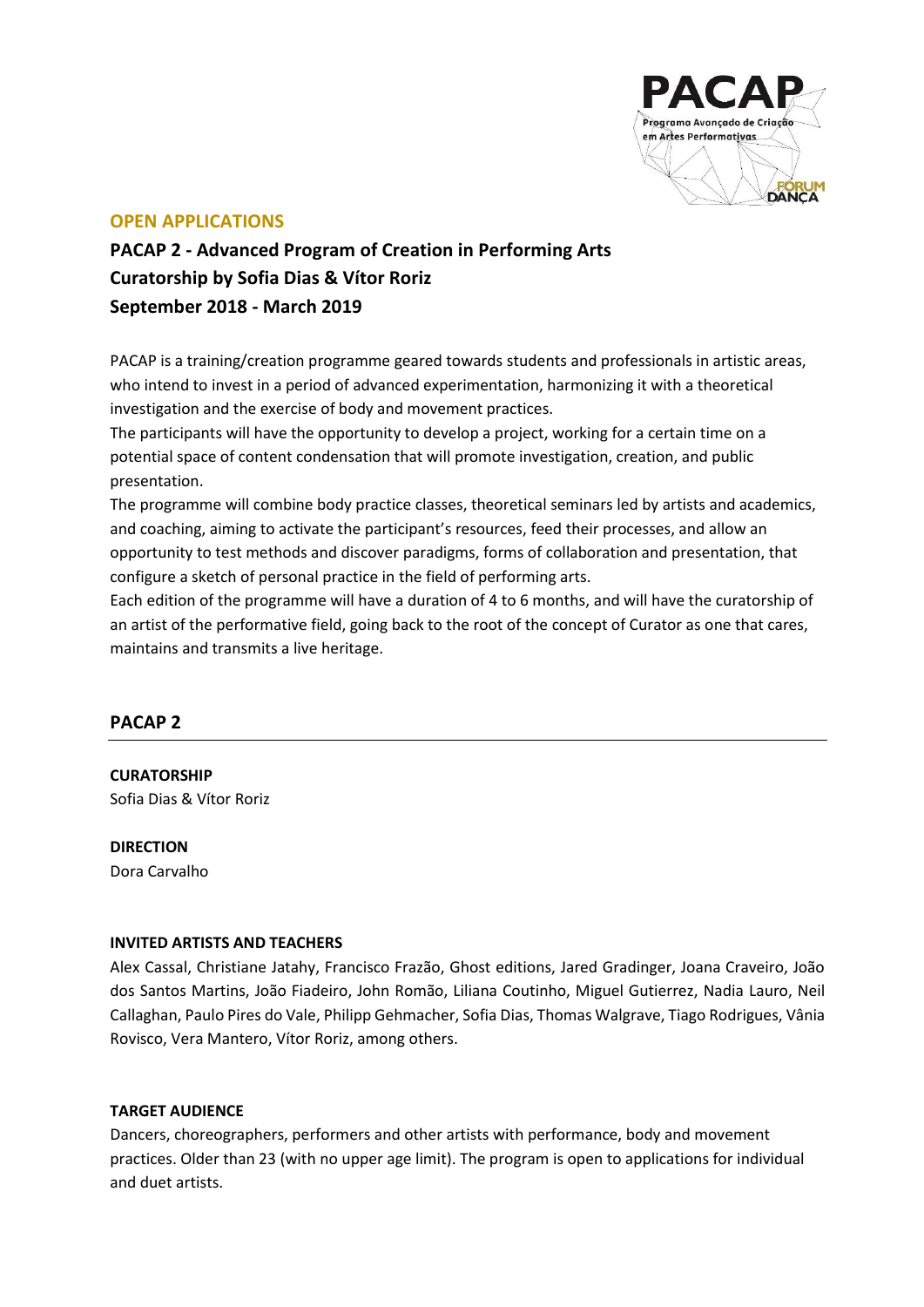### **DATES AND SCHEDULE**

10 September 2018 till 8th March 2019\* (pause from 22 December 2018 till 2 January 2019) Mon. – Fri. 10am - 5h30pm

\* Possibility of extension of the program until March 24, 2019, for touring of the final projects (to be confirmed during the audition period)

The participants must be available during the whole period of the program. Other commitments besides PACAP 2 should be kept to a minimum and communicated during the interview/audition to the curators and to the Forum Dança directors.

### **WORK LANGUAGE**

English

### **SELECTION**

Participants will be selected by the program curators and Forum Dança directors, and will occur in two phases.

### **Phase 1 - APPLICATIONS**

# **Application should be submitted by e-mail** (**forumdanca@forumdanca.pt) by 27th April 2018 and include the following documents:**

- Curriculum vitae (maximum two pages, A4, pdf)
- Motivation letter (maximum 400 words, pdf)
- Short proposal of a project to develop at PACAP (maximum 400 words, pdf)
- Presentation of previous works (video and/or photos with online link, as performer or creator)
- Presentation of a work of another artist that influenced you (maximum 400 words, pdf)
- Preferred audition location (Lisbon or Toulouse)

Candidates selected for an audition will be contacted by 4 May 2018.

## **Phase 2 - AUDITION**

Only for candidates selected in phase 1. Audition Dates: **Lisbon** (PT): 7 and 8 June 2018 - Forum Dança or **Toulouse** (FR): 16 and 17 June 2018 - [CDCN Toulouse Occitanie](http://laplacedeladanse.com/) **Final results: 25 June 2018**

## **PRICE**

Registration: 100€ (by 13 July) Payment in full: 1800€ (by 4 September)

Payment in two instalments: 940€ x 2 (by 4 September and 1 December) Payment in three instalments: 680 x 3 (by 4 September, 4 November and 4 January)

The participants must cover the cost of living in Lisbon (accommodation and meals) in addition to PACAP tuition.

Forum Dança will assist participants in finding accommodation in Lisbon and can provide letters or other necessary documents for funding applications request.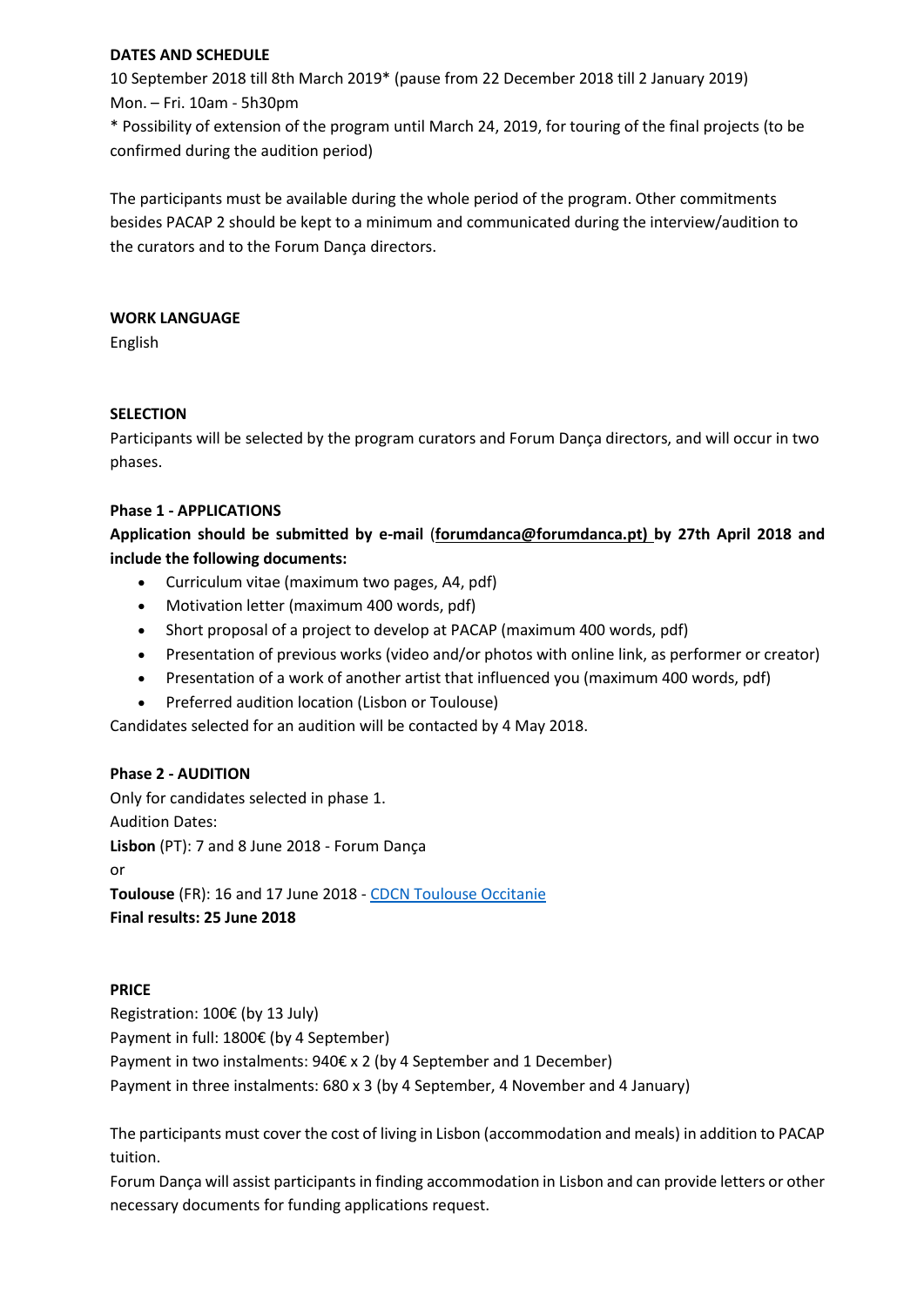# **PACAP 2 Curatorship by Sofia Dias & Vítor Roriz**

The second edition of PACAP is an invitation to doing, because it is in doing that we find ourselves and where our intentions and desires become clear. It is an invitation to failure, because failure is inseparable from doing, since there is always something that fails or lacks when we take the risk of making something out of our partial experience of the world. And it is an invitation to vulnerability, to exposure, to putting oneself in danger and to walking along a border, since these are qualities of every place in creation and also of what we intend for PACAP.

In this place of creation, we will search for the means to reveal experiences, exploring the tension between form and content, between the universal and the particular, between the personal and the shareable, between subjectivity, discourse and language.

Here there are no expectations of efficiency as the outcome of a process, in the same way that we are suspicious of consensus as a goal. There should always be something that is unbalanced or that simply refuses to fit. Because it is in the flaws and in what is lacking that perception expands and that we leave space for the other. In PACAP 2, being with the other, creating with and from the other, are the premises that allow us to fail loudly and to think differently about the creative process.

With a focus on **methodologies of creation** and **presentation formats**, PACAP 2 seeks to stay close to each participant in their research and experimentation of an idea or choreographic material until the moment of its public presentation.

We will test different modes of getting into action and of translating desire into matter. We will favor the relation to what is perhaps most intimate - our imagery - the combination of experiences, readings, images, sensations, and other "things" in effervescence in our mind/body that determines many of our choices when we create. We will explore the interdependence between individual research and modes of relating to an audience: *What formats do we choose to present the research? What format does the research point to? And how does the presentation format inform and influence the direction, the dramaturgy, and the methodology of creation?*

We will be exposed to the practices and mindsets of an eclectic group of choreographers, directors, set designers, and performers, who share the same kind of curiosity and need to invade and test different modes of doing, thinking, and communicating. We will be able to work and present the individual and collective projects in different venues (theaters, galleries, ateliers, libraries, rehearsal spaces, black boxes, etc) aiming to expand the relationship with space, time, and the observer.

*Sofia Dias & Vítor Roriz*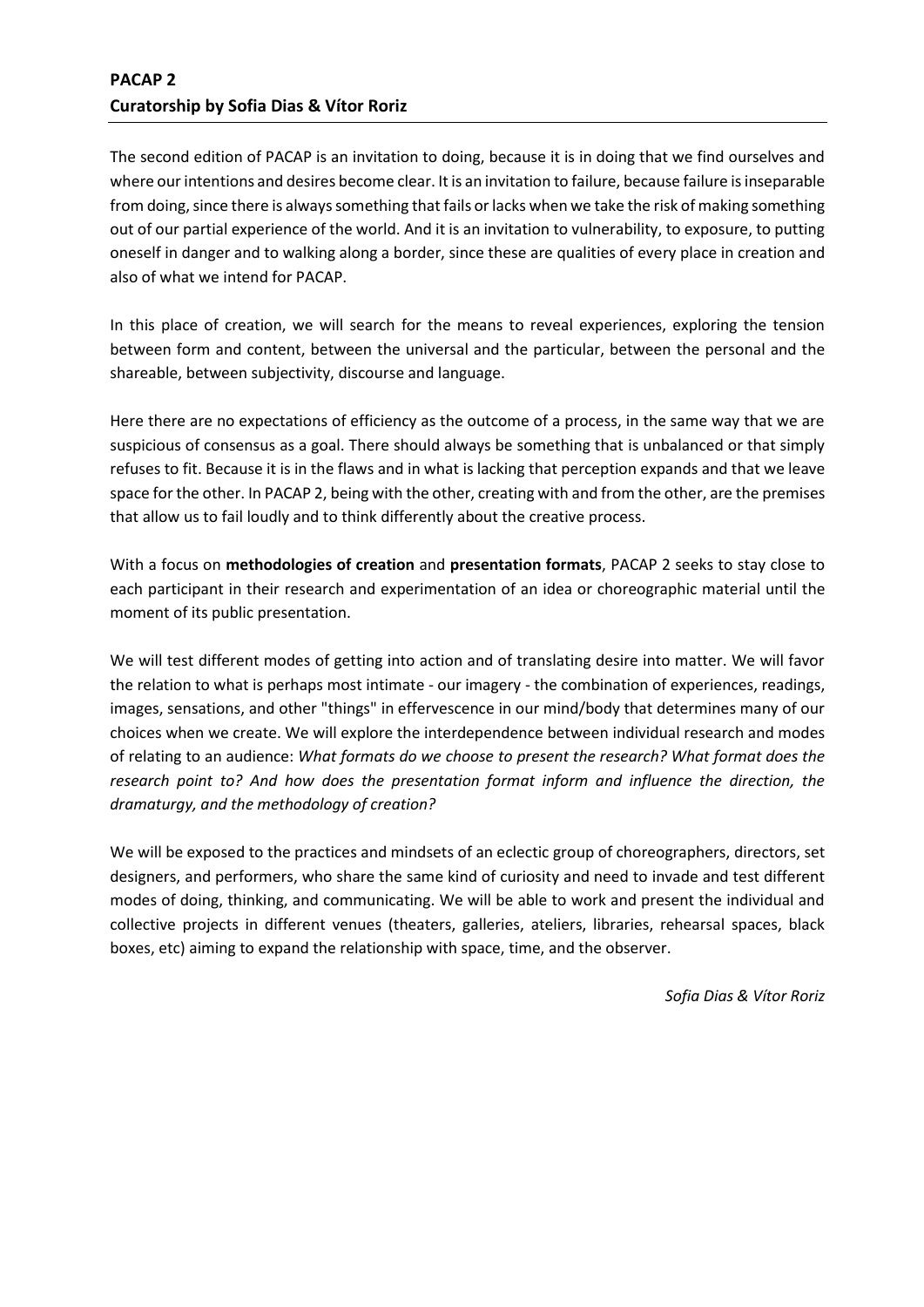### **Structure of PACAP 2**

PACAP 2 is a six-month program open to 15 participants who want to develop their formal and technical capacities in a critical context. The program includes individual mentoring by the program curators, research and creation labs, theoretical seminars, residencies, presentations, and access to other resources.

PACAP is divided in two periods. A first period, from September to December 2018, includes research labs and meetings with the guest artists. In the second period, from January to March 2019, participants will research and present their own projects. In each of these periods there will be a series of other activities, routines, and encounters.

#### **Residency at** *[O Espaço do Tempo](http://www.oespacodotempo.pt/en)*

PACAP 2 begins with a six-day residency at O Espaço do Tempo (Montemor-o-Novo), led by the curators. In this residency, references, personal practices, and a series of collaborative and collective-thinking methodologies will be shared, to encourage autonomy and take advantage of the creative diversity of the group. It is essential that, from the beginning, the participants recognize their peers as the main resource of PACAP.

#### **Research labs**

Between September and December 2018, the participants will have the opportunity to meet a group of 9 artists that will share their modes of research and creation, in labs from 3 to 10 days. Invited artists: Neil Callaghan, Alex Cassal, João Fiadeiro, Philipp Gehmacher, Jared Gradinger, Miguel Gutierrez, Nadia Lauro, Sofia Dias and Vítor Roriz.

#### **Creative/Critical Response**

Each research lab will be followed by a period of creative/critical response by the participants. This is the moment for each participant to deepen their experience of the lab, to see their own project through the lens of the invited artists and give performative feedback. These responses will also be an opportunity to test presentation formats.

#### **Crash Meetings**

Between each lab, there will be occasional meetings with artists living or passing through Lisbon. These meetings will last a few hours and may take different forms: a technical class, a performance, a visit to the artist's workspace, a lecture, a spatial intervention, etc.

Invited artists: Joana Craveiro, Christiane Jatahy, Vera Mantero, João dos Santos Martins, Tiago Rodrigues, Vânia Rovisco, Thomas Walgrave, John Romão among others.

#### **Creative Process**

Over seven weeks, between January and March 2019, the participants will develop their creation projects. The curators and other instigators will mentor and follow each project. Part of the process will be developed in different spaces in the city (theaters, galleries, ateliers, libraries, rehearsal rooms, black boxes, etc), looking for a convergence between the specificities of the individual projects and the workspaces.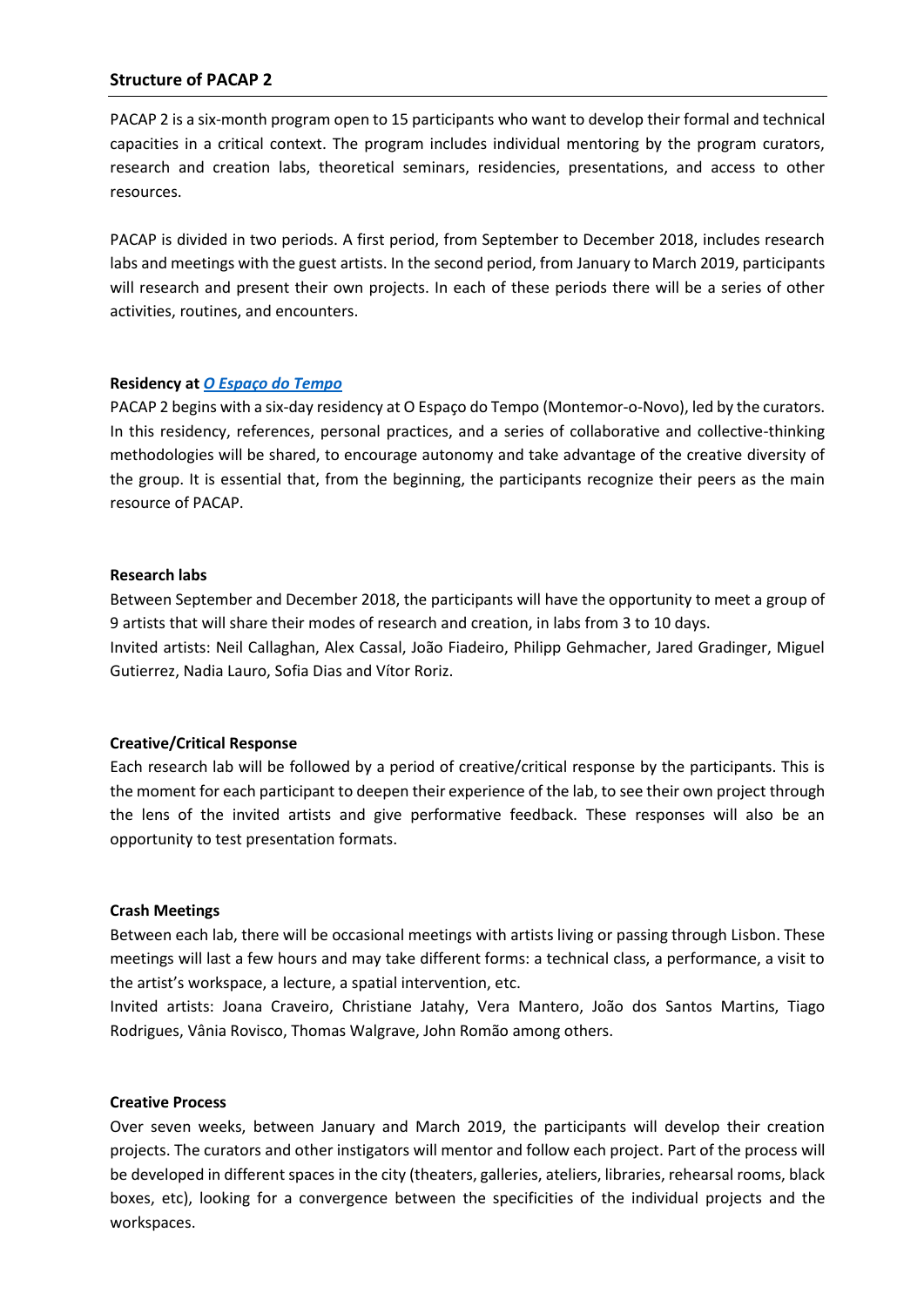### **Theoretical Seminars**

A series of five theoretical seminars will punctuate the creative process. The seminars intend to promote discussion and reflection around themes such as th*e imagination as a place of resistance and freedom, the articulation and mapping of doing-thinking, the relationship between body-writing, body-text, and body-object,* and other themes.

Guests: Liliana Coutinho, Francisco Frazão, among others.

### **The book as laboratory**

In order to enhance the relation between the presentation formats and the creative methodologies, we will make a detour towards the book as a *laboratory of esthetic experiments and place of performance*: How can our research be presented in the form of a book? What other directions appear if the book becomes the *medium* of our performance? How to see the book as performance? Guests: Paulo Pires do Vale, Ghost Editions.

### **Technical classes and other practices**

Throughout the six months of PACAP, there will be daily classes covering dance technique, voice, movement research and other practices taught by the lab guests and invited artists.

Guests: Neil Callaghan, Sofia Dias, João Fiadeiro, Philipp Gehmacher, Miguel Gutierrez, João dos Santos Martins, Vítor Roriz, Vânia Rovisco, among others.

### **Presentations**

One of the main intentions of PACAP 2 is to find the most appropriate format or *medium* to convey the specificities of each participant's research. The presentations can take different forms: a show, a performance, a text, a lecture, a practice, an installation, a sound or film experience, among others.

During PACAP 2 there will be moments of internal presentations (by invitation) and public presentations (open to the community):

- 1. Internal presentation of the 1st phase of the individual project (end September 2018)
- 2. Internal presentation of the Creative/Critical Answers to the Research Labs (September to December 2018)
- 3. Internal presentation of the 2nd phase of the individual project (end December 2018)
- 4. Internal presentation of the 3rd phase of the individual project / work in progress of the Creative Process (January 2019)
- 5. Public presentation of the individual project / final result of the creative process (end February 2019)
- 6. Public presentation of the book project and documentation (beginning March 2019)

Most presentations will be followed by a period of feedback and reflection. Note: Efforts are being made to present some of the projects in theatres outside Lisbon during March and April 2019.

## **Production and Management**

In the last two weeks of the program, the participants will be mentored in the production, management and touring of their projects (project file and search for partners for future presentations).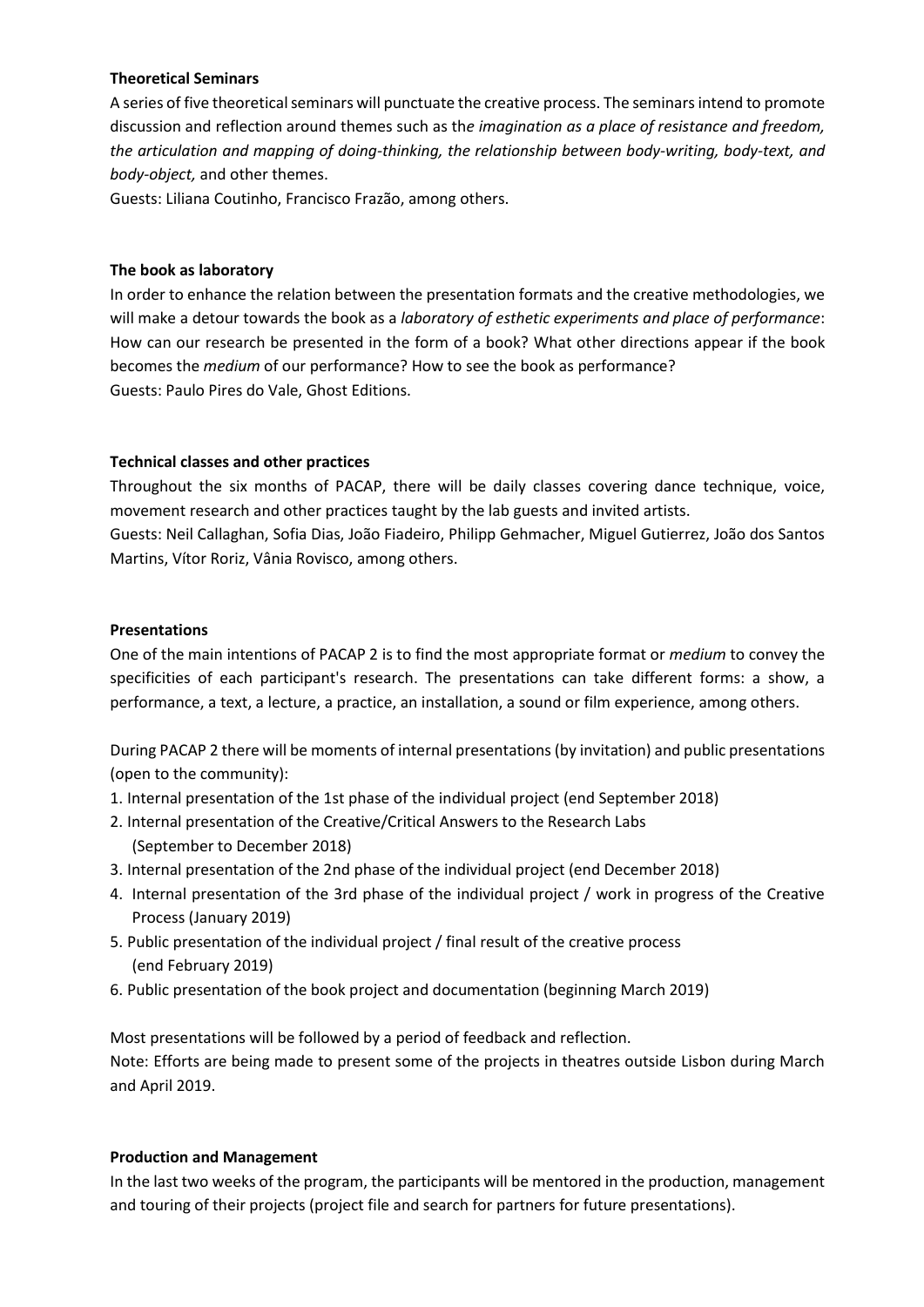#### **Sofia Dias & Vítor Roriz**

Duo of independent dancers and choreographers. They began collaborating in 2006 on the research and creation of performances that have since been presented in over 17 countries. In their works words, voice, sound and objects become the focus of their research: thus throwing another light on the connection between movement and gesture. In 2011 they've been awarded the Prix Jardin d'Europe for their performance "A gesture that is nothing but a threat" that questions the hierarchy between words and movement. They have been invited to collaborate with different artists such as Catarina Dias, visual artist and long time collaborator, Lara Torres, Marco Martins, Clara Andermatt, Mark Tompkins and since 2014 they've been performing "Antony and Cleopatra" by Tiago Rodrigues and "Sopro" (2017) by the same director. They teach regularly workshops and classes and have been organising residencies and reflection groups for artists in different contexts. They are now preparing their next work that will premiere in the next Alkantara Festival.

[www.sofiadiasvitorroriz.com](http://www.sofiadiasvitorroriz.com/)

#### **PACAP – Advanced Programme of Creation in Performing Arts**

Following its mission, Forum Dança created PACAP – Advanced Programme of Creation in Performing Arts.

PACAP is a training/creation programme geared towards students and professionals in artistic areas, who intend to invest in a period of advanced experimentation, harmonizing it with a theoretical investigation and the exercise of body and movement practices.

The participants will have the opportunity to develop a project, working for a certain time on a potential space of content condensation that will promote investigation, creation, and public presentation.

The programme will combine body practice classes, theoretical seminars led by artists and academics, and coaching, aiming to activate the participant's resources, feed their processes, and allow an opportunity to test methods and discover paradigms, forms of collaboration and presentation, that configure a sketch of personal practice in the field of performing arts.

Each edition of the programme will have a duration of 4 to 6 months, and will have the curatorship of an artist of the performative field, going back to the root of the concept of Curator as one that cares, maintains and transmits a live heritage.

The request Forum Dança poses to the Curator, is that they design a programme they would enjoy attending, like a personal dream that could come true, corresponding to the need to offer the ideal content in connection to contemporaneity.

This way, PACAP requires from the participants a compromise facing the Curator's proposal. In this model, the exercise of maturity, of autonomy, and of a sense of self questioning, will be the values that will allow to guide an enlightened personal journey, based on a leveling and sharing relationship.

The team integrates relevant artists and researchers in contemporary performing arts, including creators with connection and hybridization with other artistic areas. It is intended to make the relationship of art with knowledge and the world come alive. Through a permanent reflection about the conditions of creation and artistic production and the social and political conditions, we will promote a reflection on the role of art in the present and future.